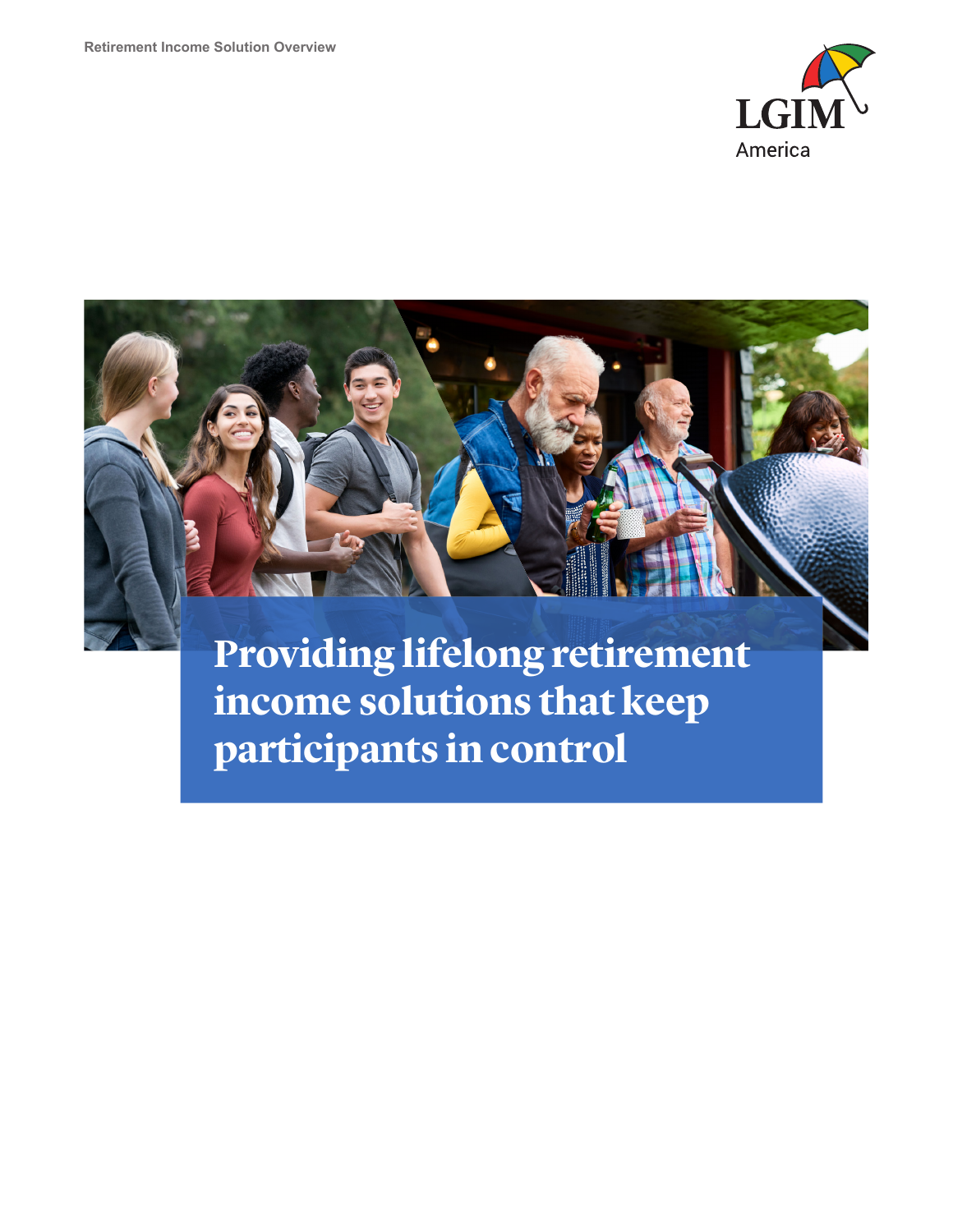# **Money management doesn't stop**

Employees spend their entire careers saving and accumulating wealth for retirement. Many tools, including target date funds, have helped bring institutional investment practices to individuals to build their nest eggs. But once it's time to retire, there are few tools available to help retirees make the right spending decisions throughout retirement. We want to help.

### **Money management doesn't stop at retirement**

Individuals have a multitude of investment strategy options to help get them "to" retirement. However, there are far fewer investment options that help retirees spend their retirement investments "throughout" retirement. Similarly, strategies that simply de-risk "through" retirement but provide no structured outcomes or options also fall short of the mark, in our view.

Our Retirement Income Solution is designed for plan sponsors to offer a strategy that aims to provide individuals with a flexible income stream to support early retirement lifestyle as well as growth of retirement assets for long term income needs in the later stage retirement. By splitting the retirement time period into two segments, we aim to manage to an investment objective for each stage. Through this strategy, we continue applying institutional management thinking to help provide downside protection even after employees retire.

## **Solution design**

Our solution consists of two investment strategies that are blended together to

address individuals' evolving retirement needs. The first strategy focuses on delivering sustainable income withdrawals in the early- to middle-years of retirement (ages 65 to 85), helping individuals transition from saving to spending.

The second strategy is a longevity strategy that supports individuals in the later years of retirement (age 85+) and seeks to preserve capital and transition to an income source for those years or invest otherwise.

## **Benefits**

The two strategies in our retirement income solution focus on the two primary concerns retirees may have: 1) how should I spend down my assets, and 2) will I spend too much early in retirement and outlive my savings?

Through an integrated solution, a retiree can make decisions prioritizing these goals: near-term income and protection of assets for late retirement. This allows the retiree to effectively budget to their needs.

We believe this approach to retirement investing increases an individual's understanding of their retirement

portfolio. This deeper understanding of the portfolio and transparency into expected income payments allows the individual the flexibility to make changes as retirement goals change.

## **Implementation**

Tying our solution together is a simplified structure that serves to administer the distribution of income within the solution. In addition, this technical platform serves as a central location to communicate the income benefits each participant may receive. We have designed our solution to be a complementary QDIA that can be integrated with an existing target date fund, paired with or embedded within an existing managed account, or used as an alternative to an annuity in the early stages of retirement while still providing the flexibility to purchase an annuity during the later stages if so desired. At no point is an individual locked into the strategy (before or after the commencement of income distribution), as they might be with more traditional options, including an insurance-based retirement income solution. Retirees can re-allocate their overall portfolio (i.e., buying or selling the components of the solution) to target the desired amount of income they are seeking, balanced against their other financial objectives.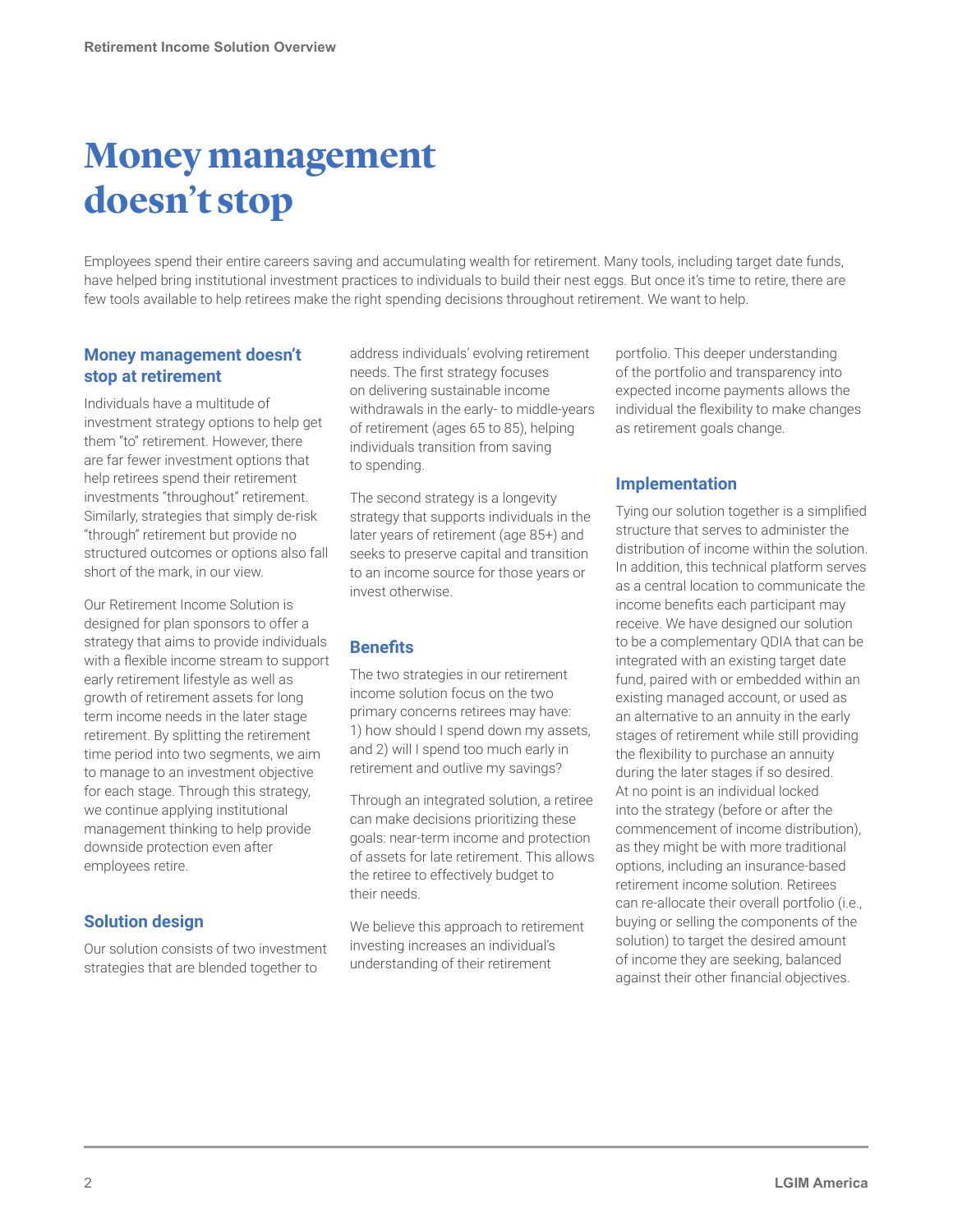## **Retirement Income Solution: explanation and illustration**

Our Retirement Income Solution splits retirement into two distinct phases, each built with its own set of focused objectives<sup>1</sup> and income goals, while allowing for control, targeting return generation and aiming for market downside protection.

In the early or "spending" phase, the Retirement Income Strategy is designed to provide a sustainable level of retirement income for retirees for the first 20-year period. After the first 20 year period, the "protect" phase, or the Long Life Strategy, employs a different investment approach to help maintain retirees' wealth portfolios while providing consistent income during late retirement. A retiree has the flexibility to make decisions that best meets their individual financial objectives.

*Below is an example of hypothetical strategy allocations an individual might elect to experience and a demonstration of how those allocations will automatically change over time.*

#### **Retirement Income Solution differentiators**



For illustrative purposes only. The above chart is meant to depict potential allocations of the two strategies over time and is not meant to illustrate performance. These results are based on a simulation or hypothetical assumptions which have inherent limitations. Actual allocations are dependent on the specific individual's experience and distribution decisions which may vary over time.

There is no guarantee that LGIMA will be successful or avoid losses in the pursuit of these objectives. Objectives are forward-looking statements which are inherently uncertain and actual results may differ materially from that projected.